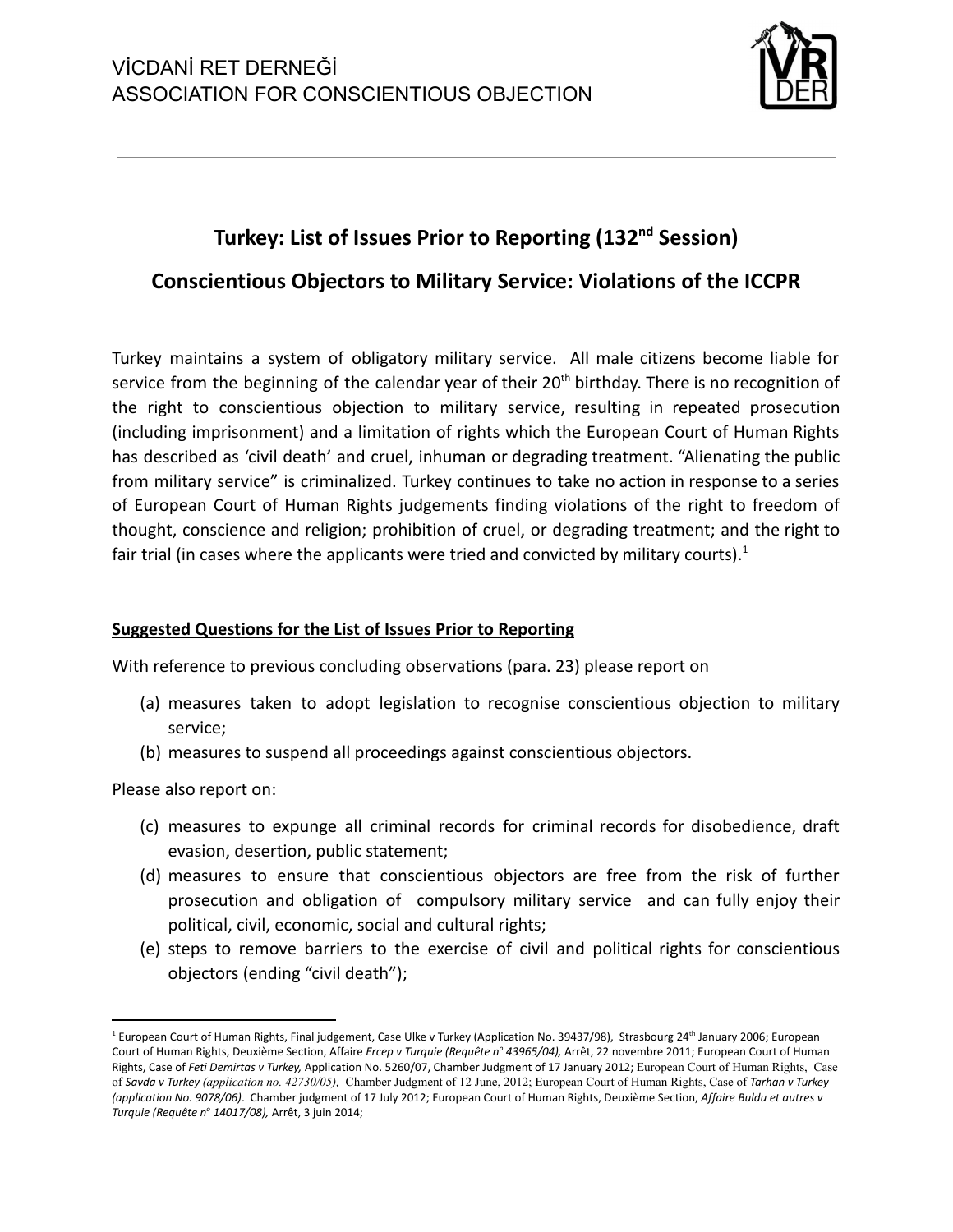(f) measures taken to remove Article 318 of the Penal Code criminalizing free expression on conscientious objection to military service;

Pending the full implementation of the right to conscientious objection, please report on measures to ensure that all documents related to stop and check procedures are entered and maintained on the national database and are accessible in *e-devlet* (e-state) system.

Please provide data on conscientious objection applications including the number of conscientious objectors, on monetary fines and criminal investigations, and convictions delivered in connection to conscientious objectors.

## **Priority Issues**

*⮚ Non-recognition of right to conscientious objection to military service (violation of Article 18)*

There is no recognition in law of the right to conscientious objection to military service (which in the jurisprudence of the Committee inheres in Article 18).

*⮚ Prosecution of Conscientious Objectors to Military Service (violation of Articles 9 and 18)*

Conscientious objectors to military service face fines and imprisonment. We have documented 85 cases of COs who have been subject to repeated arrests, repeated fines and repeated prosecutions and punishments.

*⮚ Civil Death of Conscientious Objectors (violation of multiple Articles (listed) and Article 26)*

Passports and identity documents contain a bar code linked to the person's entry on the GBTS (General Information Gathering System) which includes the person's military service status. If the person has not done military service they can be taken directly to the registration office and can be charged if not willing to register. In 2006 the European Court of Human Rights described the impact of non-recognition of the right to conscientious objection to military service as civil death, amounting to a violation of Article 3 of the European Convention on Human Rights, due to the breadth of civil and political rights that are violated. $2$ 

The perpetual fear of arrest when interacting with State authorities means that conscientious objectors:

- are unable to register to vote and vote (violation of Article 25)
- are unable to register travel within the country and travel out of the country as a result of stop and search and identity checks (violation of Article 12)

<sup>&</sup>lt;sup>2</sup> European Court of Human Rights, Final judgement, Case Ulke v Turkey (Application No. 39437/98), Strasbourg 24<sup>th</sup> January 2006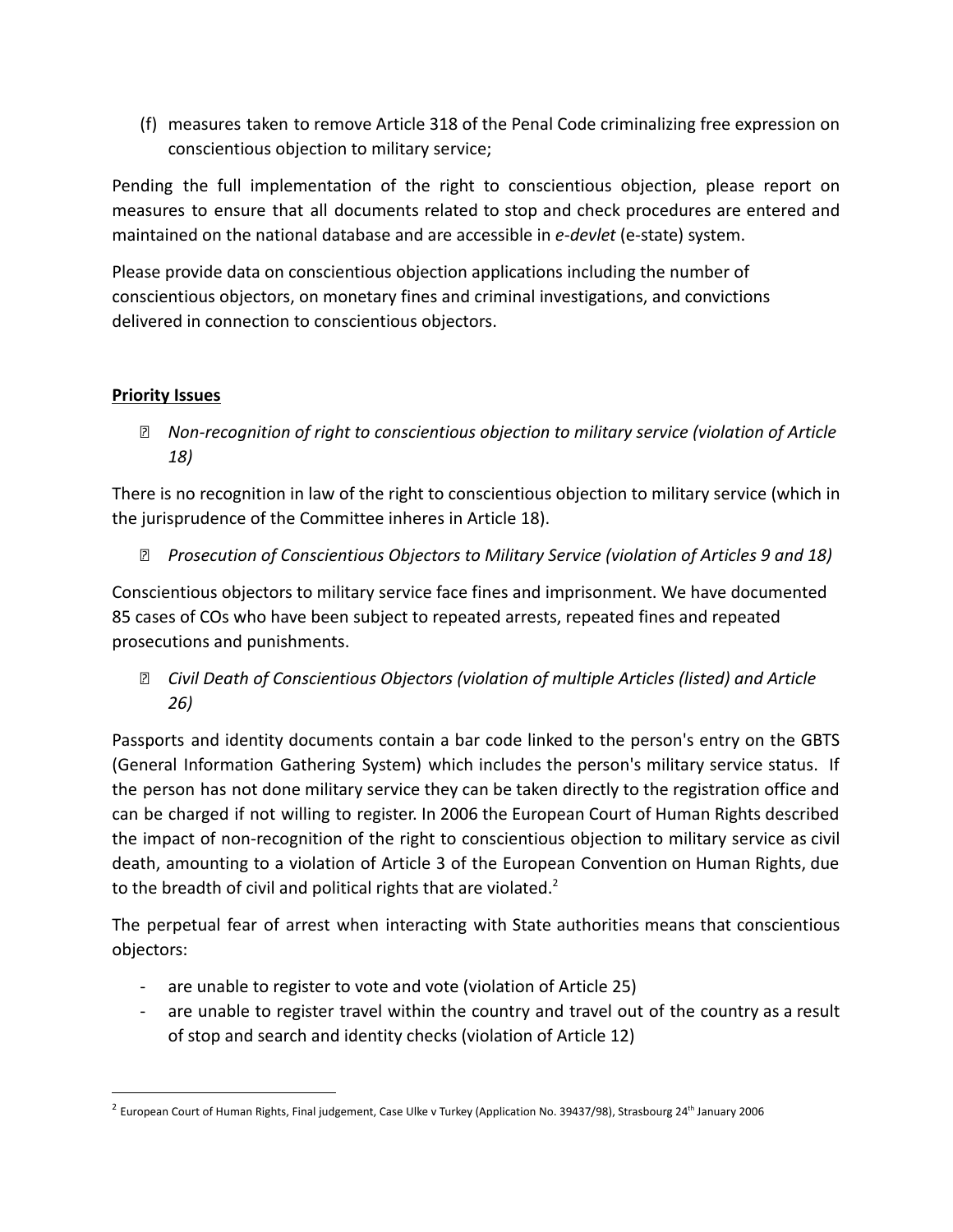- are unable to register access education and employment including through barriers to employment in public service and private sector for those who have not done military service and imprisonment for employers who do not fire employees classed as deserters or evaders (violation of Article 26)
- are unable to register be included in the social security system and they will not be entitled to a pension (violation Article 26)
- have difficulties with holding their own bank accounts due confiscation of money by the government to cover administrative fines, or fear of confiscation of money (violation Article 26).
- *⮚ Criminalization of Expression on Conscientious Objection (violation of Article 19)*

Article 318 of the Penal Code of Turkey criminalizes "alienating the public from military service"; in 2013, this was amended to specifically address statements or conduct that "encourage and inspire people to desert or not to participate in military service". In November 2016 the European Court of Human Rights found that application of this law violated the right to freedom of expression in a case where a conscientious objector was prosecuted and sentenced to prison for reading a statement of solidarity with conscientious objectors from another county.<sup>3</sup>

## **Previous Concluding Observations**

*Concluding observations on the initial report of Turkey adopted by the Committee at its 106th session (15 October - 2 November 2012), CCPR/C/TUR/CO/1 of 13 November 2012*

23. The Committee is concerned that conscientious objection to military service has not been recognized by the State party. The Committee regrets that conscientious objectors or persons supporting conscientious objection are still at risk of being sentenced to imprisonment and that, as they maintain their refusal to undertake military service, they are practically deprived of some of their civil and political rights such as freedom of movement and right to vote (arts. 12, 18 and 25).

**The State party should adopt legislation recognizing and regulating conscientious objection to military service, so as to provide the option of alternative service, without the choice of that option entailing punitive or discriminatory effects and, in the meantime, suspend all proceedings against conscientious objectors and suspend all sentences already imposed.**

## **Number of Conscientious Objectors to Military Service**

<sup>3</sup> European Court of Human Rights, Final judgement, Savda v. Turkey (No. 2), application No. 2458/12 of 15 November 2016.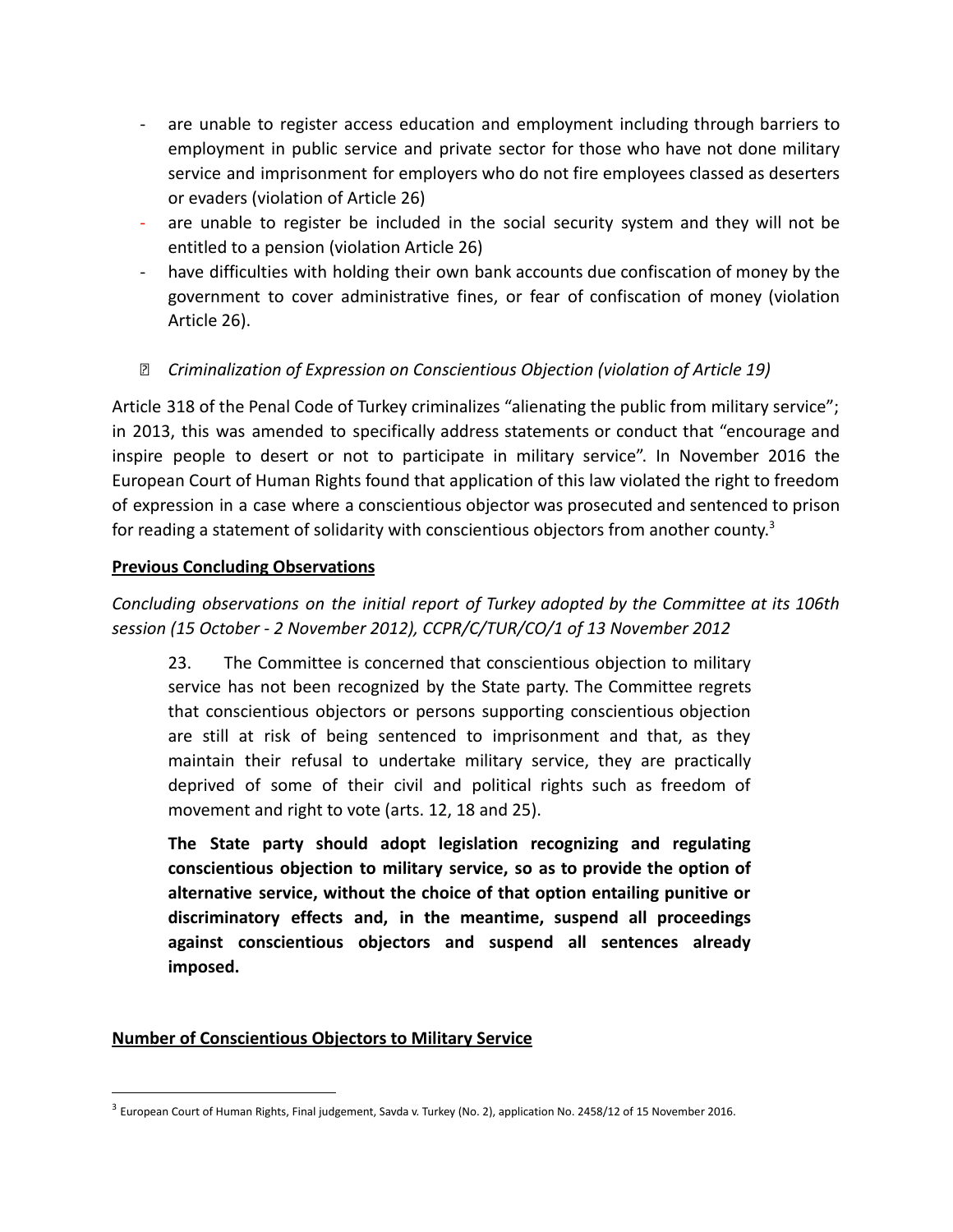There is no clear data on the number of conscientious objectors to military service. An application for information was sent to the Ministry of National Defence requesting information on how many persons applied to the Ministry seeking exemption as conscientious objectors between 2016-2020. The Ministry's response stated that "there is no legal possibility to fulfil your request". However, Minister of National Defence, Hulusi Akar, stated in 2019 that "Regarding conscientious objection, in our country of 82 million, 28 persons applied in 2017, 23 persons in 2018, and 18 persons so far in 2019." We have registered 409 conscientious objectors but believe the number to be much higher.

# **National Legal Framework and Practice**

# **1. Legal Framework**

The Constitution of the Turkish Republic protects everyone's right to freedom of religion and conscience, however, does not refer to conscientious objection.

Article 24 Everyone has the freedom of conscience, religious belief and conviction. …

No one shall be compelled … to reveal religious beliefs and convictions, or be blamed or accused because of his religious beliefs and convictions.

Freedom of conscience protected under Article 24(1) is not subject to limitations.

Furthermore Article 25 stipulates that "everyone has freedom of thought and opinion" and that "no one shall be compelled to reveal his/her thoughts or opinions" and "nor be blamed or accused of his/her thoughts and opinions".

Article 72 of the Constitution regulates national service:

Article 72

National service is the right and duty of every Turk. The manner in which this service shall be performed, or considered as performed, either in the armed forces or in public service, shall be regulated by law.

Military service is not compulsory under the Constitution, on the contrary Article 72 only refers to national service and does not indicate it as military service. Instead, it refers to service in armed forces, public service or there might be the situation of being considered as performed. This clearly shows that military service is not the only way to perform national service and that recognition of the right to conscientious objection would not require a constitutional amendment. Furthermore, it demonstrates that not offering an alternative service is not compatible with the text.

Article 10 sets forth the principle of equality before the law for everyone:

Article 10

Everyone is equal before the law without distinction as to language, race, colour, sex, political opinion, philosophical belief, religion and sect, or any such grounds.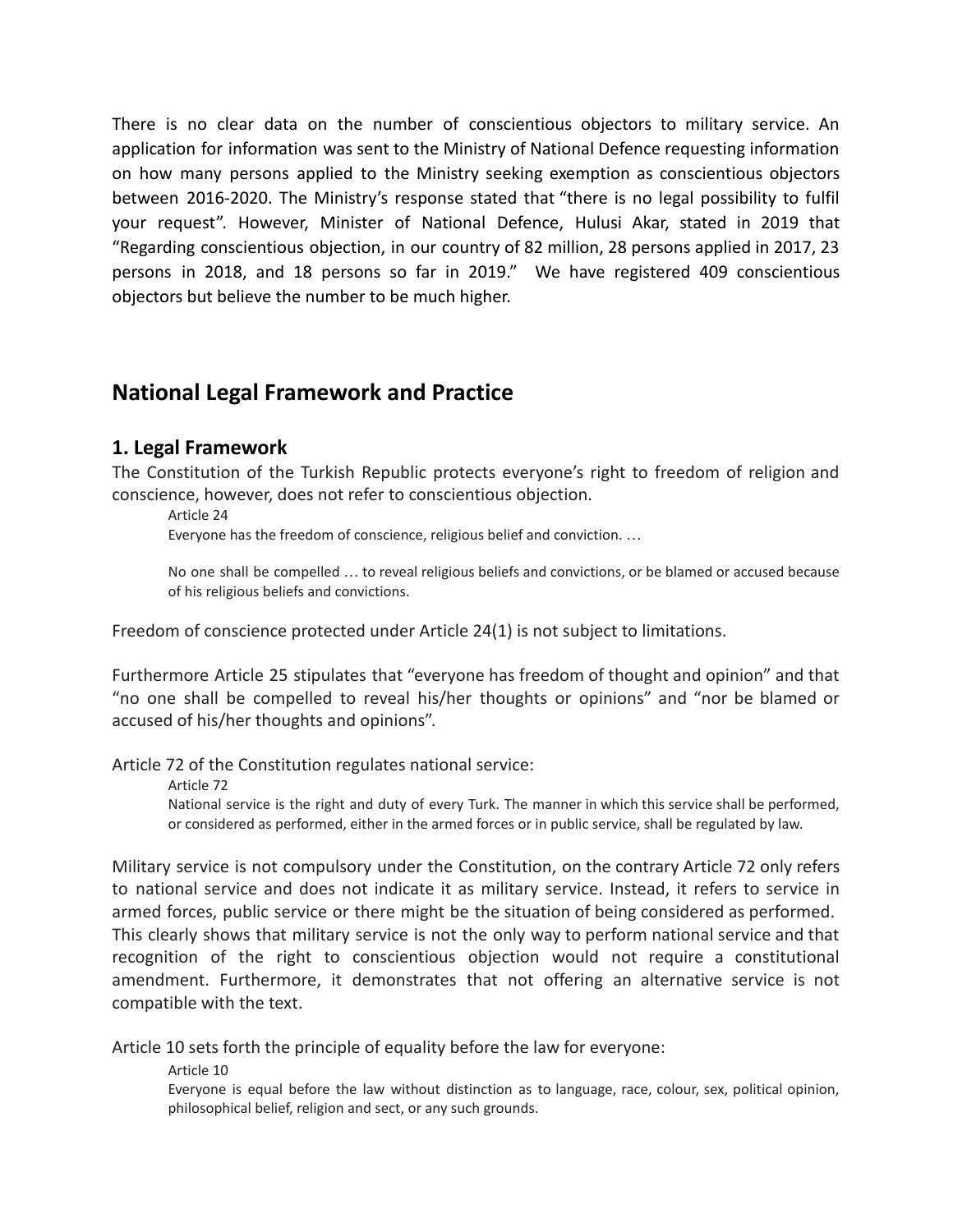... No privilege shall be granted to any individual, family, group or class. State organs and administrative authorities are obliged to act in compliance with the principle of equality before the law in all their proceedings.<sup>2</sup>

Under Article 90 of the Constitution international human rights treaties prevail over national legislation:

International agreements duly put into effect have the force of law. No appeal to the Constitutional Court shall be made with regard to these agreements, on the grounds that they are unconstitutional. In the case of a conflict between international agreements, duly put into effect, concerning fundamental rights and freedoms and the laws due to differences in provisions on the same matter, the provisions of international agreements shall prevail.

The Law on Conscription (Askeralma Kanunu, AK, hereafter) and the Military Criminal Law (Askeri Ceza Kanunu, ACK, hereafter), are particularly pertinent and constitute the basis of the compulsory nature of military service, evader and deserter status and the ensuing administrative and criminal punitive measures applied to conscientious objectors. These laws do not include any provision on or reference to conscientious objection to military service or alternative civilian service. There is also no mechanism to which conscientious objectors could apply for an assessment of their request to be exempted from military service or request to serve in an alternative civilian service.

Glossary

Evader : Those who have not responded to the call or have not reported to the unit they have been referred to.

Draft evader: Those who have not enrolled even though they were called.

Deserter: Those who have left their unit or place where they were sent for duty without permission for more than six days.

Article 4 of the 2019 Law on Conscription stipulates that military service is compulsory:

Article 4 Every man who is Turkish citizen must perform military service.

Military service is compulsory for every man between the ages of 20-41 and the duration is six months for cadets and twelve months for reserve officers and officers.

Under Article 45 of the ACK, "the fact that a person regards his action as necessary according to his conscience or religion does not prevent it from causing a punishment ensuing from doing or not doing it". This is clearly incompatible with Article 24 of the Constitution.

The Law on Conscription sets forth the manner in which evaders and deserters will be tracked and the administrative fines applicable to them. Once the administrative monetary fine is final, criminal proceedings are initiated under the Military Criminal Law. After the finalization of the first fine, every official record becomes a criminal case, however conscientious objectors can be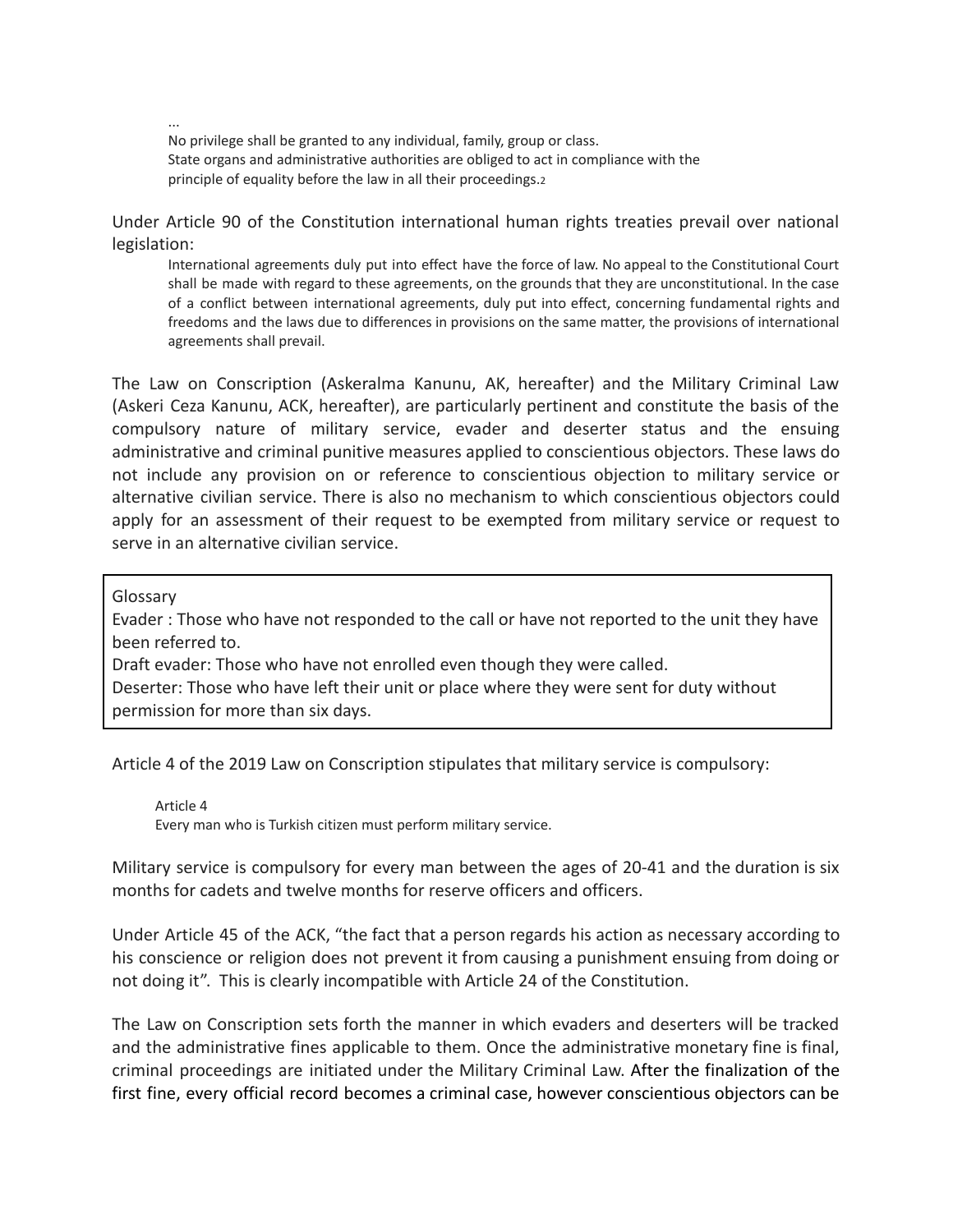fined several times due to the long period of finalization of the fines. This process will be outlined below.



Evaders and deserters are tracked in accordance with the rules laid down in Article 26(1) of the Law on Conscription. Accordingly, evaders and deserters are reported to the Ministry of Interior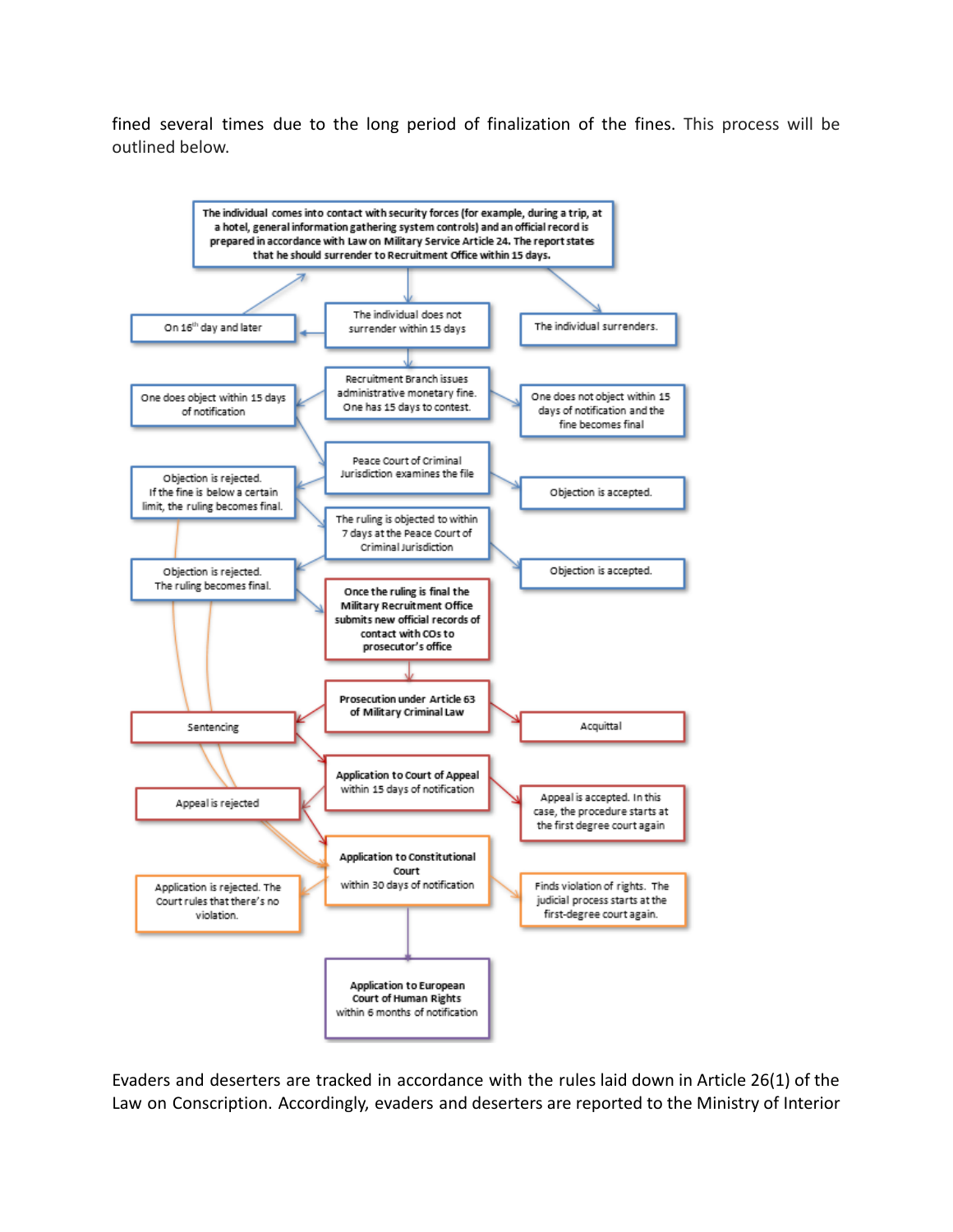in order to ensure their apprehension to perform their military service obligation. Those who are apprehended are brought to the nearest military service branch during working hours. Where there is no military service branch nearby or outside of working hours evaders and deserters are issued an official record and released immediately.

Article 24(1) of the Law on Conscription lays out the fines (administrative monetary fines) given to draft evaders and evaders (see Glossary). Those who surrender are to pay 5 TL per day, starting from the day they became draft evaders or evaders. Those who are apprehended are due to pay 10 TL *per* day. Administrative monetary fines must be paid within a month of the date the official record is issued. If this fine is not contested, it becomes final within 15 days. Conscientious objectors who fail to fulfil this obligation are faced with a risk of being apprehended repeatedly after every 15 days and to have an official report issued. In case applicants contest the monetary fine, it becomes final following a ruling of the Peace Court of Criminal Jurisdiction. Official records issued after the finalization of administrative monetary fines, criminal trial process begins under the Military Criminal Law as described in the Chart. While some persons contest the monetary administrative fines, most individuals are not able to appeal because they are not familiar with the legal process. Between November 2020- April 2021 of 31 conscientious objectors that contacted the Association for Conscientious Objection 13 said they did not know how to contest the monetary administrative fines, 15 said they did not contest and only three said they contested. Of the three, two were rejected and one is still pending.

Military service branch authorities are authorized to issue the administrative fine and they notify the military service branch directorate located in the place where the draft evader or evader is registered in the population registry.

Official records and administrative monetary fines and ensuing prosecution are closely related. As stated in Article 100(3) of the Military Criminal Law, a copy of the official record that is issued against the draft evader or evader is given to him. However, this is not consistently applied. Many conscientious objectors who provided information on their cases to the Association for Conscientious Objection have reported inconsistencies. İnan Mayıs Aru reported that he was issued approximately 30 official records, however he has only seven of these, some he was not given some he did not keep. He was issued a total of approximately 12,000 TL administrative monetary fine based on two official records issued on 1 April 2015 and 28 August 2018 respectively. Abuzer Yurtsever, has seven official records issued between 2016-2017 and he has been issued 18,666 TL administrative monetary fine on the basis of the official record of 7 December 2016. Seyda Can Yılmaz was apprehended 14 times between 2018- 2020 and thus 14 official records were issued against him. However, only one of the official records led to an administrative fine of 4,218 TL.

The administrative monetary fines can amount to a substantial sum. Arif Hikmet İyidoğan, a computer programmer who is one of the first conscientious objectors in Turkey and announced his conscientious objection to military service in 1994. While he was imprisoned for alienating the public from military service for some time for many years, he did not experience any other problems. He has been subject to stop & search since 2016. Since then, he has been imposed a total of 17,251 TL as administrative fines in relation to three different official records. His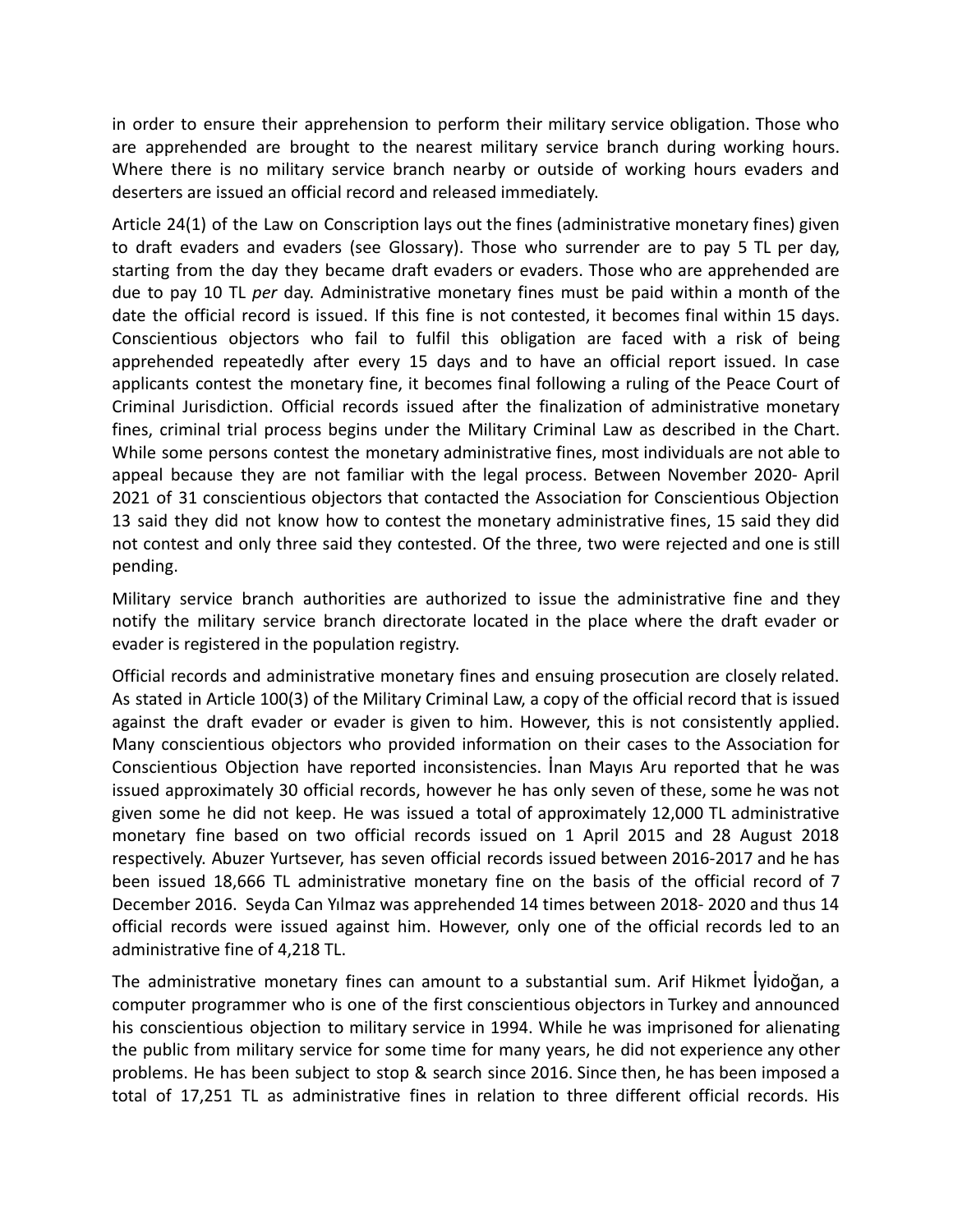appeals were rejected in two cases. However one of the fines was cancelled by the Çankaya Conscription Office on the basis that they made a procedural mistake before the appeal was considered on 31 December 2020. He made two individual applications to the Constitutional Court that are pending since 14 June 2019 and 30 October 2019.

The Military Criminal Law enshrines important provisions on criminal measures applicable to conscientious objectors. Under Article 63 of the Military Criminal Code No 1632, those who do not surrender to perform their military service "after the administrative fine under Article 89 of the Law on Military Service is final" will be sentenced to imprisonment for up to 3 years depending on the duration of desertion.

#### **1.1. The Official Record**

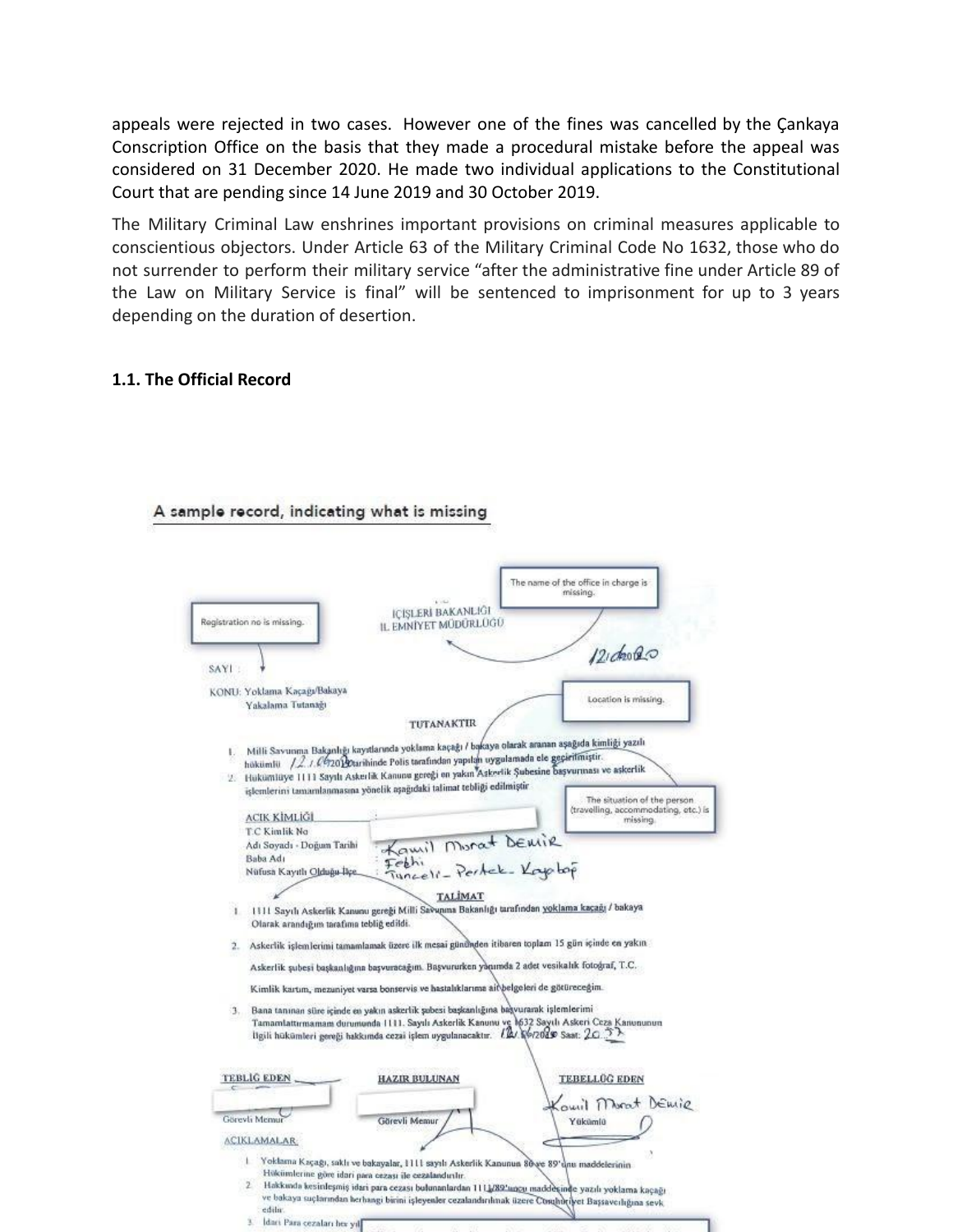*Official records* constitute the basis of fines and penalties in accordance with Article 24 of the Law on Conscription and Article 63 of the Military Criminal Law. Despite their importance, they are not uniform, often sketchy and are not handled in a consistent manner. This negligence weakens foreseeability and right to fair trial as will be shown below.

*Lacking vital information* - Often, there is no indication of the place, time and the circumstances (check and apprehension at a hotel or on the road) in which the official record was registered, the duration of detention of the conscientious objector or even the name of the police station or gendarmerie unit. Sometimes it is not clear by which department the official record has been issued or there is a signature but the name of the person who signed it is missing. As a result, vital information is not registered anywhere in the official record. Consequently, these official records, which have negative implications for conscientious objectors, lack substantial information that conscientious objectors who want to support their allegations of rights violations could rely on to support their cases.

*Lack of copies and registration in database* - Furthermore, in many cases conscientious objectors are not provided with a copy of the official record and not all are registered in the national database. Consequently, conscientious objectors can access these official records only in the case there is an administrative/criminal measure taken against them. The case of Cemal Karakuş illustrates this problem well. Karakuş, a diver in the national team, reports that he frequently travels and that he has come across stop & checks where he was issued official records more times than he could remember. However, he has only five official record copies in his possession. One of the official records is dated 31.01.2018. This apprehension took place in Alanya at the hotel where the national team were staying and he was taken to the police station just for being a draft evader, his statement was taken, and he was released after two and a half hours. He was issued an official record at each phase, including apprehension, medical examination, giving a statement. He was issued 2,978 TL administrative monetary fine and a criminal case was initiated as a result of this apprehension. It is possible to identify the details of these apprehensions and ensuing measures that are taken because the official record provides this information in an adequate manner. As described above such fundamental and important information is missing from most official records.

Kamil Murat Demir, a conscientious objector since 2018, is a journalist who frequently travels for work. Over the course of 2016-2021 he has been apprehended on account of being a draft evader approximately 50 times during travel for work or at work. On two occasions he was apprehended whilst staying at hotels. Consequently, he refrains from staying at hotels and tries to arrange accommodation where there is no requirement for official registration. He has been issued an administrative fine of 4,305 TL following an apprehension for being a draft evader in 2016. Later on, 11 criminal cases were initiated against him after administrative monetary fines became final. He was acquitted on one of them in 2019, however, the prosecutor appealed against this verdict. The case is still pending. In another case he was given 4-month imprisonment in 2018 but this was converted to 1,200 TL of judicial fine. The rest of the files, nine out of 11, and an individual application to the Constitutional Court are pending.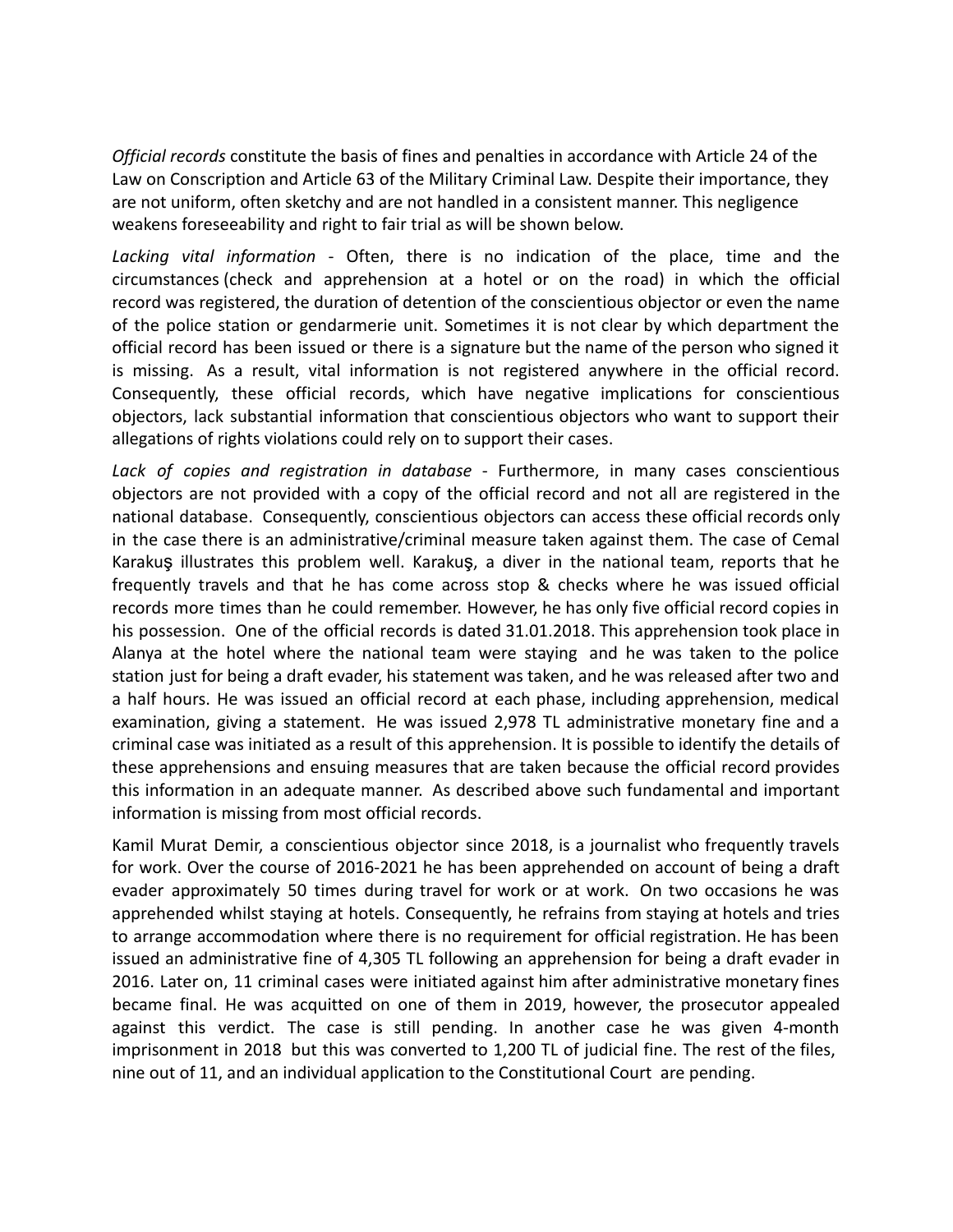## **1.2. Shortened military service through payment**

Since 2019, with the adoption of the Law on Conscription, shortened military service through payment of a sum of money has become possible under the Turkish military service system. Under Article 9 of the Law on Conscription those who pay a certain sum that is determined by the Ministry of Defense and complete one month of basic military training will be considered to have completed their military service. In case the number of those who opt for this option exceeds the number determined for the shortened military service through payment those who can opt for this option will be determined by draw.

# *Those who are eligible for the shortened military service through payment option and yet forfeit this right will not be given the option again. Those who have started their military service, those who have been assigned evader status and those who are draft evaders and in hiding cannot benefit from this option.*

Those who opted for the shortened military service by payment, are called and have not joined the military, are considered evaders and can no longer benefit from this option. The payment they made is not automatically refunded. Refund is made upon request.

Shortened military service through payment is not an option in times of war and mobilization.

It is important to underline that shortened military service through payment is not a suitable option for conscientious objectors and it is not available for all conscientious objectors. Unfortunately, in the consideration of an asylum case in the Netherlands, shortened military service by payment was considered as "a right" to justify rejection of asylum claims. Similarly, in the case of B.Ş. a Turkish court also considered the shortened military service by payment as an option for conscientious or other objectors to military service.

In their correspondence with the CoE CM, the Turkish authorities have referred to the possibility of fulfilling the obligation to perform military service by payment. However, clearly, this cannot be considered a solution to human rights violations that conscientious objectors are subject to. Firstly, the payment option does not constitute an alternative service therefore the finding of the ECtHR that the interference Article 9 originates from the lack of alternative service is not addressed. Secondly, approximately 4,400 EUR must be paid to benefit from this option and this is an amount about 17 times the net minimum wage (2.825 TL, approximately 250 Eur) therefore not easily accessible. It is common that individuals feel compelled to take bank credit in order to afford the necessary sum. Thirdly, everyone who opts for military service by payment must perform basic military training for one month. This requires wearing of the uniform, obedience to orders, and all routine aspects of ordinary military service. This is not acceptable for individuals who object to military service and wearing of the uniform categorically. Finally, under Article 9(6) of the Law on Conscription those who have already started their military service and those who have the status of enrolment or enlistment evaders or deserters or those in hiding cannot benefit from this option.

# **2. Restrictions on key human rights**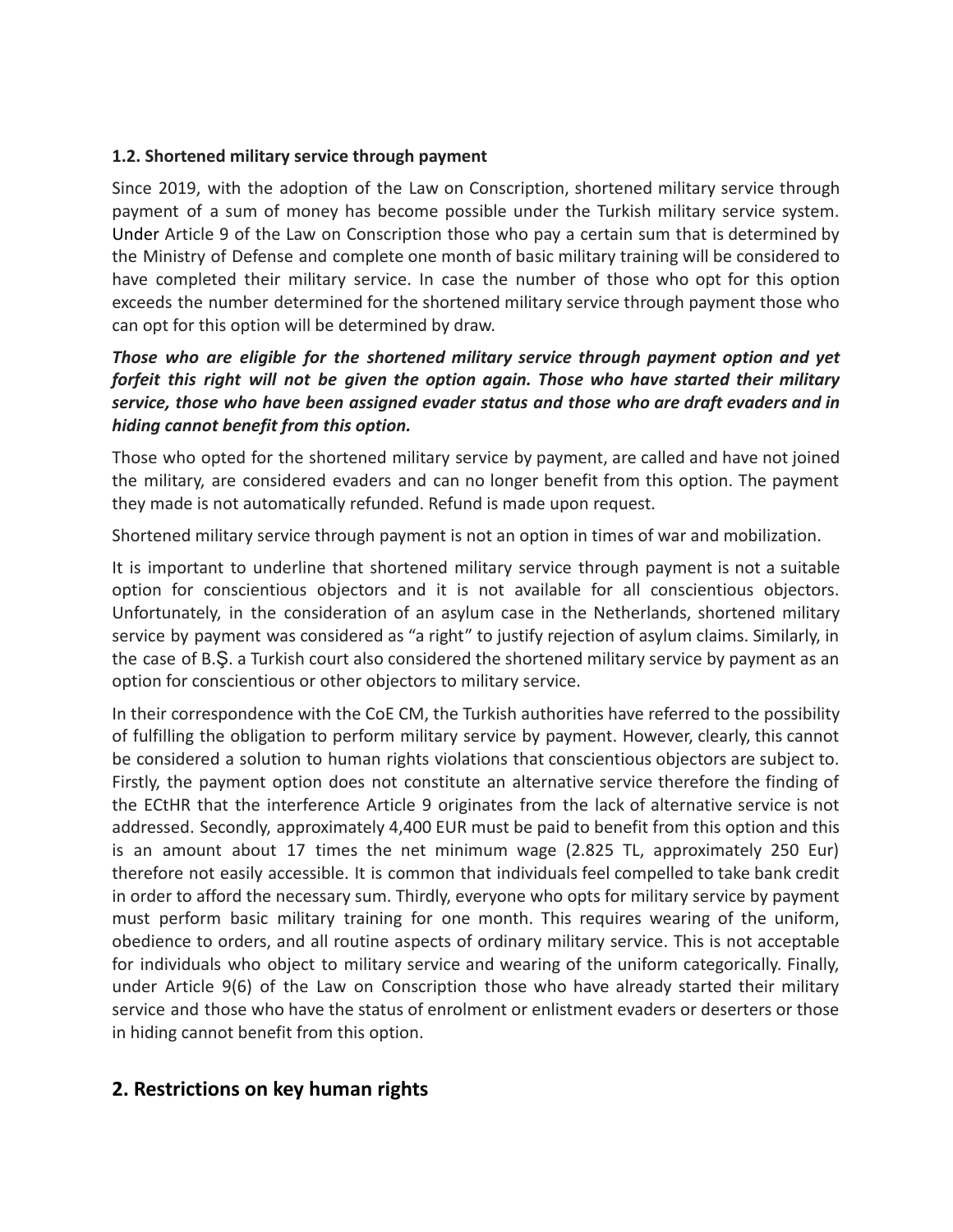In addition to interference in their right to freedom of thought, conscience and religion, conscientious objectors experience restrictions on a number of human rights. Once a conscientious objector to military service evades the draft or deserts the military public authorities identify them as evader or deserter. This status becomes part of the information linked to their national identity number and information. Furthermore, it has implications for the exercise of a number of human rights. In *Ülke v. Turkey*, the ECtHR had stated that "The clandestine life, amounting almost to "civil death", which the applicant has been compelled to adopt is incompatible with the punishment regime of a democratic society". This situation remains a reality for conscientious objectors as a result of the unending cycle of stop & checks, fines, criminal prosecutions and restrictions on a wide range of human rights.

The Turkish authorities' limited response to conscientious objection does not address these issues. The implications of the non-recognition of the right to conscientious objection on other human rights are also not considered by the international human rights compliance control mechanisms. These rights include, *inter alia*, participation in public affairs and the right to vote, freedom of movement, right to education, opportunity to earn one's living.



#### **Participation in public affairs and the right to vote**

Under Article 67(1) of the Constitution, citizens have the right to vote, to be elected, to engage in political activities independently or in a political party, and to take part in a referendum. However, 67(5) stipulates that "privates and corporals at arms, cadets, ... shall not vote".

It is interesting that even Osman Murat Ülke, who applied to the ECtHR in order to seek remedy to the human rights violations he experienced as a consequence of being a conscientious objector in Turkey, after having won his case in 2006 continues to be subject to restrictions, including on the right to vote. Even though the Turkish authorities are under an obligation to eliminate any consequences of the violation on Ülke, his status in Turkey remains "soldier" and "deserter". Therefore, in accordance with Article 67 of the Constitution he cannot vote. Before the 31 March 2019 general elections, he received his voter card. However, on the day of the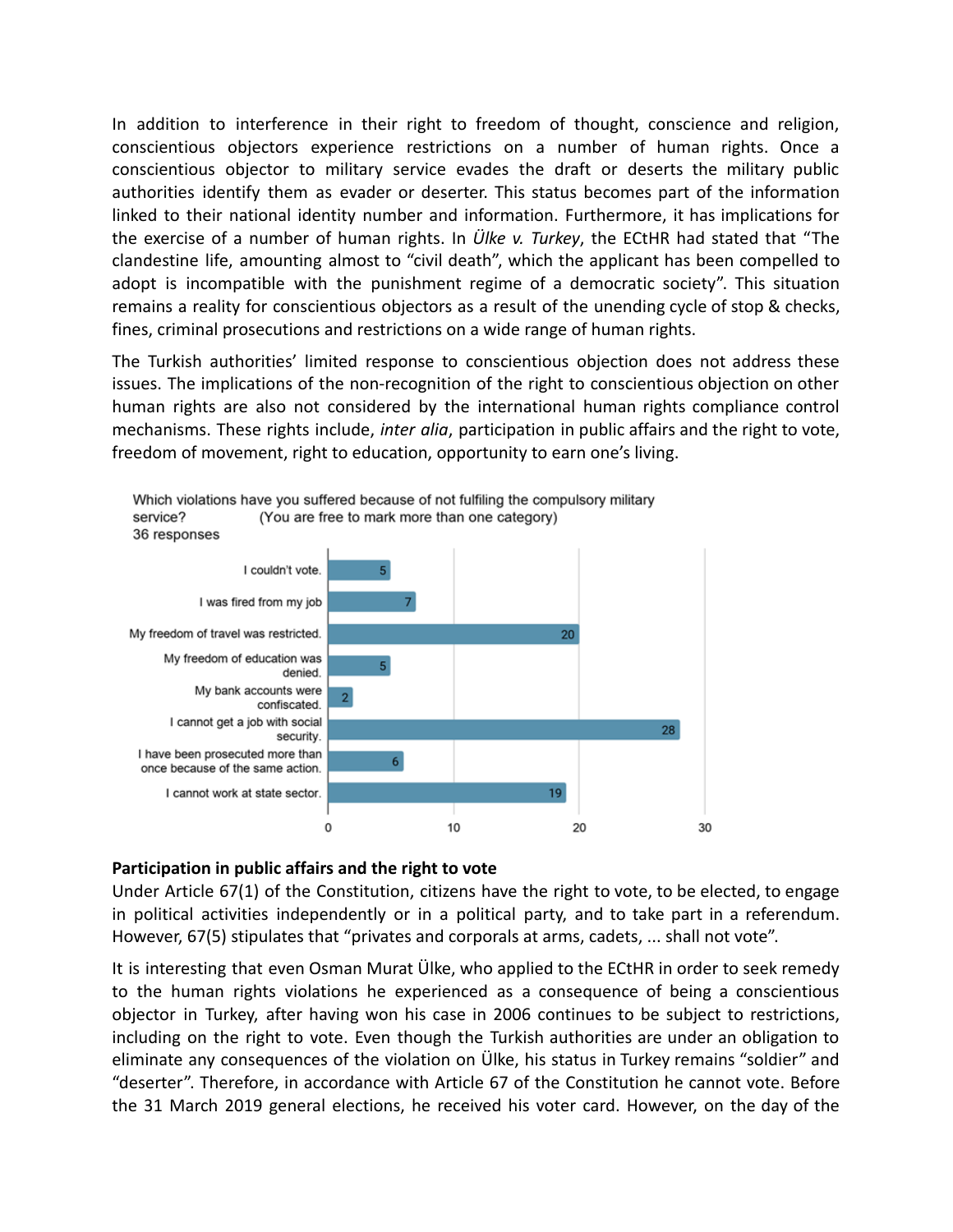election when he went to vote, he was told that there is a note indicating that he could not vote, and the electoral officers did not allow him to vote.

Similarly, another conscientious objector, Murat Demiroğlu, who has declared his objection since 2013, has deserter status. In February he came across a stop & check and was taken to the Zeytinburnu Military Service Branch. Even though he informed the authorities that he is a conscientious objector, the authorities transferred him to the military unit without informing him and recorded as a "soldier" in the database. Demiroğlu learnt this six days before the elections through a telephone message he received from the provincial election council. Since he had not received the document indicating he is a cadet (*sülüs*) and thus did not yet have "military person" (*asker kişi*) status he could not vote nor could he carry out his role as a electoral observer he had taken on as a member of the political party with which he is affiliated.

As stated above every citizen has the right to be elected under Article 67 of the Constitution, however in order to be eligible to be elected as a member of parliament, under Article 76 of the Constitution, one must be exempt or deferred from military service or must have fulfilled their military service. Since conscientious objectors' status remains as persons who have not fulfilled their military service, they are not eligible to stand for elections.

#### *Freedom of movement*

Article 23 of the Constitution protects everyone's freedom of movement.

There is no explicit restriction on the freedom of movement on persons who are performing their military service. However, as demonstrated below, a direct consequence of the combination of widespread practice of stop & search and identity checks and Article 26 of the Law on Conscription on the tracking of draft evaders, evaders and deserters, is that conscientious objectors are subject to stop & search, apprehension and official record is issued against them. In order to avoid this process conscientious objectors are not free to move freely.

Under Article 26(1) of the Law on Conscription, draft evaders, evaders and deserters are reported to the Ministry of Interior to ensure their apprehension to perform their military service. Once they are apprehended, they are either brought to the nearest Conscription Branch and/or released, given an official record, and asked to submit to the nearest Conscription Branch within 15 days under Article 36(2).

The freedom of movement of conscientious objectors is highly restricted due to a number of possible checks that would lead to their being identified as draft evaders, evaders or deserters. This, then, starts a process that leads to prosecution.

The General Information Gathering (Genel Bilgi Toplama, GBT) is an identity checking technology that police officers use to access up to date information on persons, including their status related to military service, criminal or suspect records. This is used during identity or passport controls. Furthermore, identity checks at hotels and general searches in bus rides lead to restrictions for conscientious objectors. In residential areas the police force and outside of residential areas the gendarmerie is authorized to stop cars and carry out checks. Such checks are also carried out as a result of information that is mandatory to be provided by hotels and similar accommodations on the guests who check in. As soon as they are identified as evaders or deserters, either on the road or at the hotel, they are apprehended, and they are either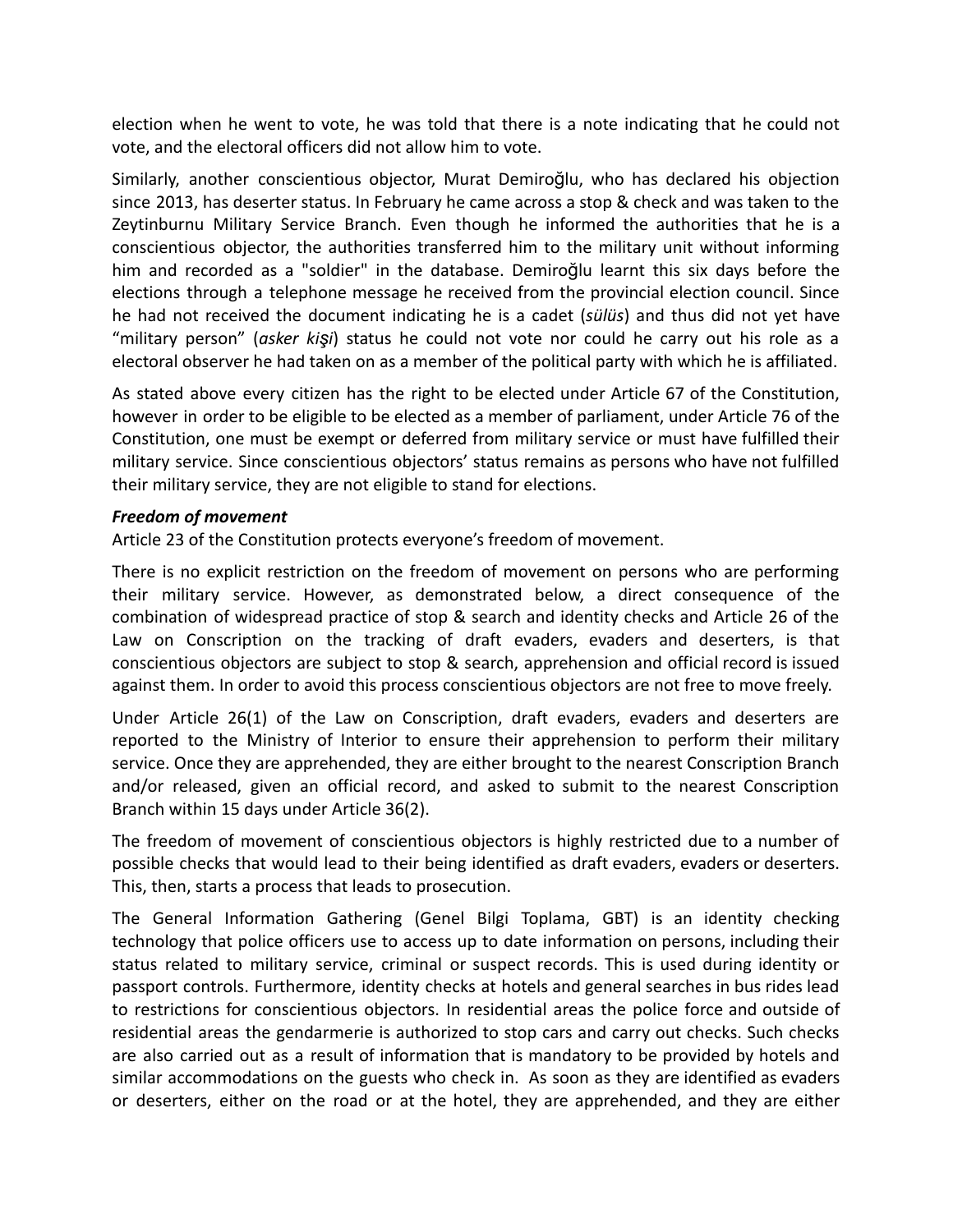brought to a police station and/or to military branches or an official record is issued. At times, because a police officer or a gendarme does not have the official record slip with them this process may take hours. This process could potentially happen in the life of a conscientious objector as many times as he may encounter the police or gendarmerie.

Many conscientious objectors have reported to the Association for Conscientious Objection that they feel compelled to change their lifestyle in order to avoid stop & search practices. Aru and Korkmaz' cases illustrate this well. İnan Mayıs Aru has lived in different parts of Turkey over the years and was given approximately 30 official records during his travels. He now travels less and lives in a village in the Western Turkey. Still, he says that he is always careful to choose his route in a way so as not to encounter the gendarmerie. Utku Korkmaz**,** who announced his conscientious objection in 2014 was apprehended from different hotels on 14 July 2014, 18 March 2016 and 26 March 2016 and he no longer prefers accommodation in hotels that require official check in / registration.

#### *The Right to education*

Under Article 41(1) of the Law on Conscription the high-school or university registration of students who have not fulfilled their military service - taking into account their right to postponement for a certain period of time - will be frozen. Those whose registration has been frozen this way cannot benefit from any public-funded bursary or student accommodation.

Zana Aksu's case illustrates this situation. Aksu has been a conscientious objector since 2012. After successfully passing the 2019 university entrance exam he was offered a place at the Applied English and Translation Department at Siirt University School of Social Sciences. However, he was not allowed to register because he could not provide a document attesting that he did not have a certificate demonstrating that he no longer has military service obligation.

#### *Opportunity to earn one's living*

Article 48 and 49 of the Constitution protect everyone's right to work.

Under Article 41 (2) of the Law on Conscription, evaders and draft evaders cannot be employed in civil service or private service and those who employ them will be prosecuted. In addition, Article 48 (6) of the Law Civil Servants stipulates that in order to qualify as a civil servant one must not be under the obligation to fulfill military service. Article 75(1) of the Military Criminal Code stipulates that those who do not terminate the employment of a person who is considered evader or draft evader upon the receipt of an official notification from the Government will be sentenced to imprisonment from three months to one year. Where this is repeated from one to three years. This is applicable to any employment situation including, private sector and public sector, including municipalities, banks and associations and professional organizations working for public benefit.

For example, in 2016 the employer of T.K., a conscientious objector and software developer received a notification from the Ministry of National Defence which stipulated that based on the, then in force, Article 93 Law on Military Service and Article 75 of the Military Criminal Law criminal prosecution will be initiated if T.K. failed to report to the military service branch. As a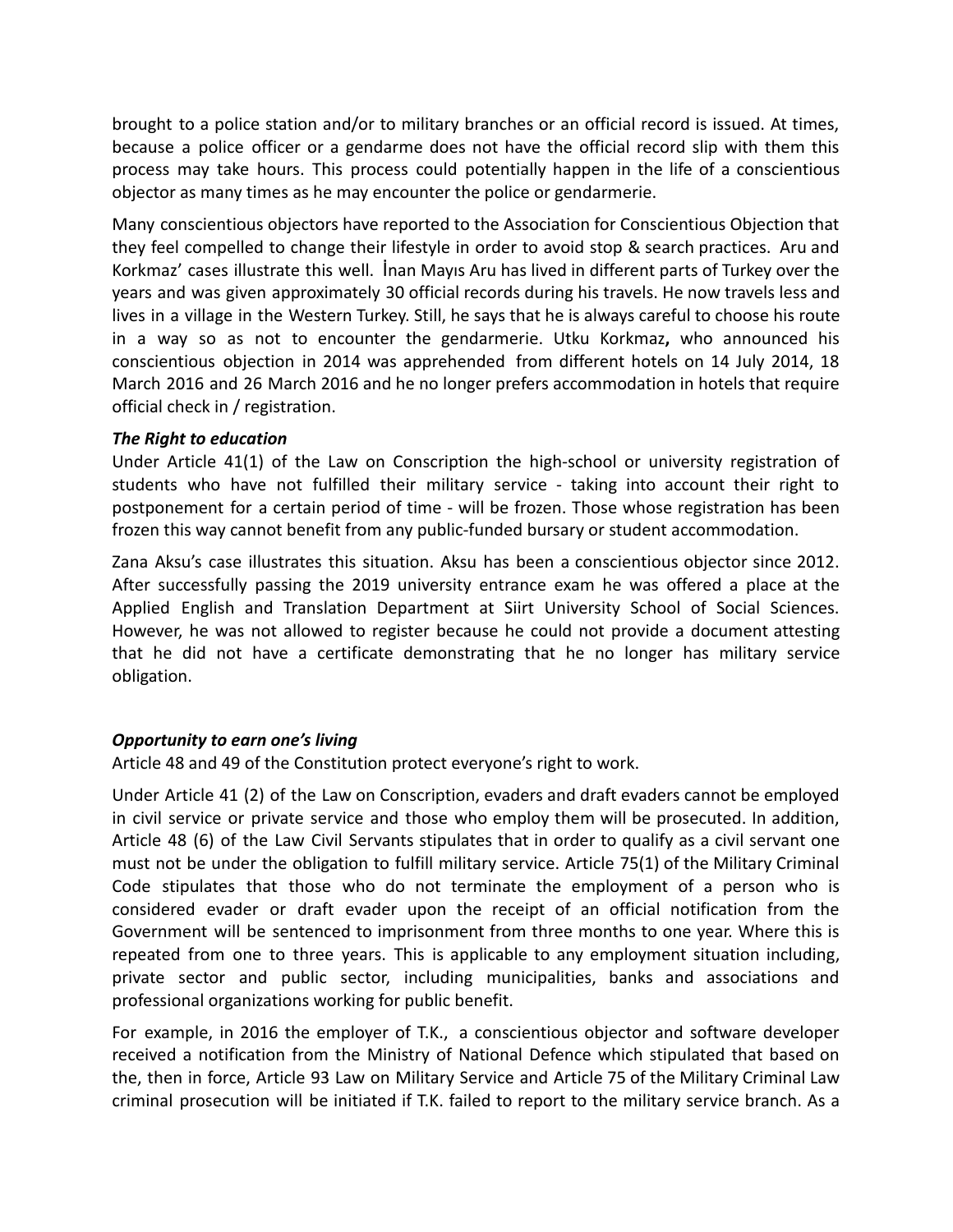result of T.K.'s failure to comply with the requirements of the notification, his employment contract was terminated within a month. The action was challenged at administrative court however with no result. Consequently, an individual application was made to the Constitutional Court in 2019.

#### **The Case of U.Y**.

U.Y. has been a conscientious objector since 2000. Since then he was subjected to restrictions of several of his human rights. Yet, his dismissal from his job in 2016 because of his conscientious objector status led him to feel compelled to leave the country. He had been working as a senior database developer at an insurance company when in November 2016, the Ministry of National Defence sent a notification to the employer informing him that U.Y. is being sought as a draft evader / deserter nationwide. The notification asked the employer to ensure that U.Y. submits to the nearest military service branch "to be taken under arms" as soon as possible and that the document attesting to this be submitted to the workplace within 15 days. Furthermore, the employer was warned that if these requirements are not fulfilled, as the head of the institution / business owner, that a criminal complaint will be made to the public prosecutor's office requesting the opening of an investigation for the crime of employing a deserter under Article 93 of the Military Service Law and Article 75 of the Military Criminal Code.

U.Y. signed the notification by stating that he "refused to do military service, rights such as work and peace are the most fundamental social rights". As a result, the employer immediately terminated the employment contract with a just cause as of 14 December 2O16, although U.Y. had been working as a Senior Database Developer since 16.06.2015.

Following the termination decision, an administrative lawsuit was filed, but the relevant court rejected the lawsuit on the grounds that the notification sent to the workplace by the Military Service Branch would not have any relevant consequences on its own and did not examine the claims of unconstitutionality in any way. The appeal application against this decision was also rejected. Furthermore, the application made to the Constitutional Court in 2018 against this decision was rejected in 2018. Consequently, an application to the ECtHR was made on 13.06.2019.

As a direct result of these developments, because there is no opportunity to work and live in Turkey, U.Y. has settled in Montenegro in 2017. However, due to his health problems and needs for treatment he felt compelled to return to Turkey again in 2020.

## **Denial of public rights and execution of sentence made heavier**

U.G. is a businessman who decided to become a conscientious objector when he was serving in the army. He did not go back to the military unit when he was on leave and announced his objection on 1 October 2014, after which his legal status became a deserter. Since then, three criminal cases have been initiated against him. In 2018 he was sentenced to 5 months imprisonment which was converted to 3,000 TL judicial fine on account of not returning to the military unit from leave. Then in 2020 he was sentenced to 10 months of imprisonment which was converted to 6,000 TL judicial fine on account of being a deserter. On 23.01.2021 he was sentenced to 10 months' imprisonment and deprivation of some of the rights, for being a deserter. The decision has been appealed and a decision is pending.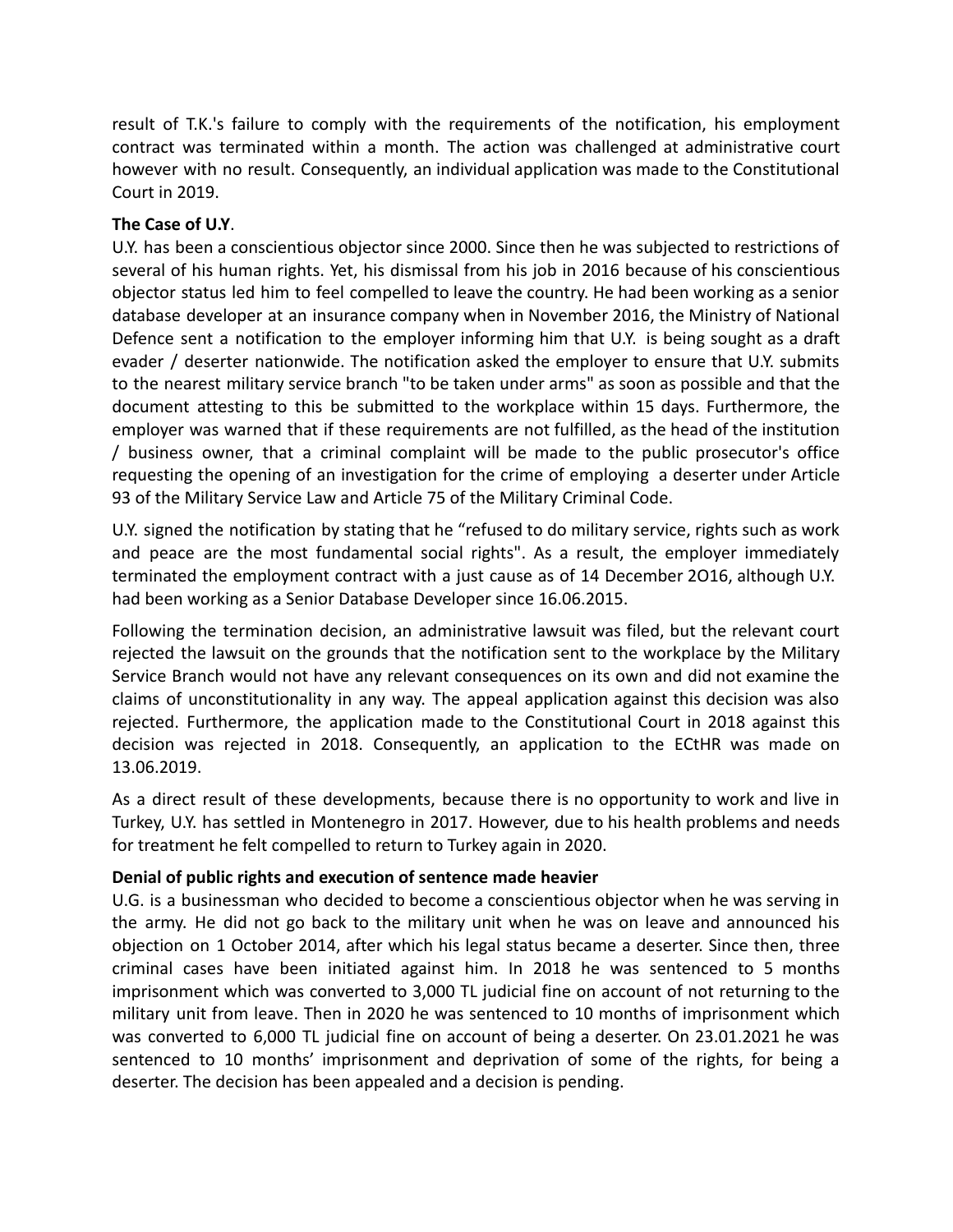Despite the court cases U.G., his conscientious objection remains. His determination is considered within the concept of "committing the same crime over and over again" and the penalties are given taking into account "recurrence" principle. For this reason, in the last court decision the prison sentence was not converted to a judicial fine. Furthermore, under Article 53(1c) of the Turkish Criminal Law a decision was made to deny him public rights (*kamu haklarından yasaklanma*), i.e. throughout the court case he could not be a legal guardian. In addition, under Article 58(6,7), the penalty is made heavier in accordance with "recurrence". Potentially other ongoing court cases will also be subject to these provisions once they come to this stage.

Similarly, in the criminal case of Akın Kasapoğlu the sentence has not been reduced because "the accused has committed this crime intentionally". The six months prison sentence was postponed however Article 53 of the Criminal Law was applied and Kasapoğlu was denied public rights. As a result, he cannot be a legal guardian or take a role in the management of a foundation or association, even not be able to carry out a profession that is subject to registration in a professional organization, such as a lawyer.

# **3. Lack of Domestic Remedies and Approaches of the Judiciary**

It is important to state at the outset that an effective domestic remedy for conscientious objectors is non-existent since Turkey does not recognize the right to conscientious objection and courts, consistently, have not utilized Article 90 of the Constitution which provides the possibility to directly apply relevant provisions of international human rights treaties where national legislation is incompatible with the former. Instead, courts apply legislation applicable to evaders and deserters. As long as the legal status conscientious objectors remain as evader or draft evader, they will continue to be subject to administrative and judicial fines. This is not compatible with the *ne bis in idem* principle. Nevertheless, conscientious objectors feel that their direct applications to international human rights mechanisms that require the exhaustion of domestic remedies, may consider their applications inadmissible if they do not first exhaust domestic remedies - even if it is evident that since the right to conscientious objection is not recognized their claims will not be successful.

# **Constitutional Court**

Individual application to the Constitutional Court system was introduced into the Turkish legal order by the constitutional amendments approved as a result of a public referendum held on 12 September 2010. The system enables any person in Turkey to lodge a complaint with the Constitutional Court if he or she considers that his or her rights and freedoms have been violated. Together with the introduction of the individual application mechanism, an important domestic remedy mechanism has become available for conscientious objectors, since 2012.

Numerous individual applications have been made by conscientious objectors to the Constitutional Court (see Annex). However, so far, the AYM has postponed deliberation on the application. In 2016, it was reported in the media that the Constitutional Court referred an individual application involving conscientious objection to the Plenary. However at the time of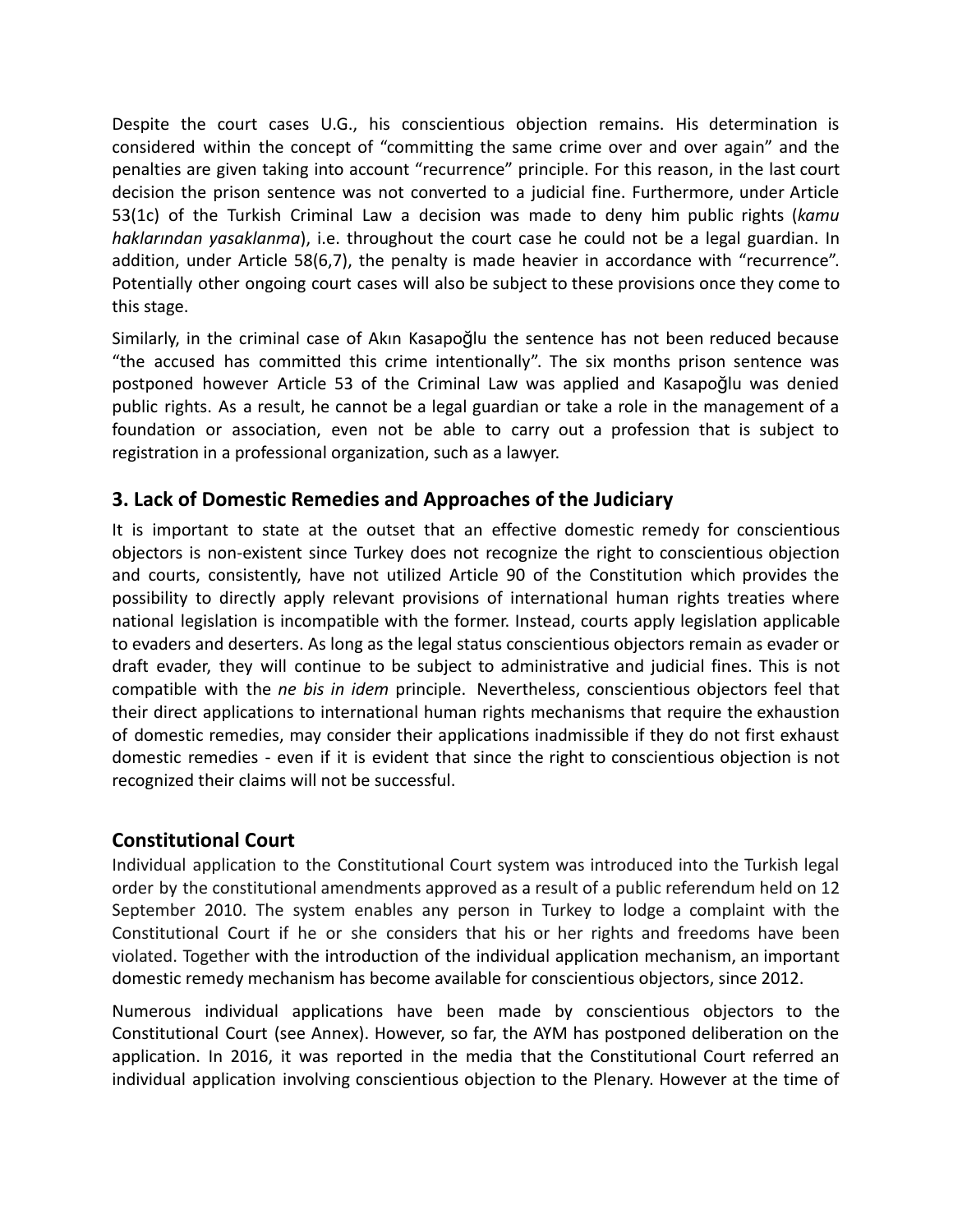writing of this Report the Constitutional Court is yet to deliver a judgment dealing directly with the right to conscientious objection.

The Constitutional Court however delivered a decision of inadmissibility regarding the application of U.Y., a conscientious objector, and the case is now pending with the ECtHR. Mr. Y's employer was informed on 30 November 2016 by the Ministry of Defence on the status as an evader and unless it was ensured that he submitted to a Recruitment Branch and that a document to this end is submitted to the Recruitment Branch within 15 the employer would be subject to investigation for unlawfully employing an evader. Thus the employer ended the applicant's contract. In its inadmissibility decision the Constitutional Court, did not address the right to conscientious objection and referred solely to the right to fair trial and found the application manifestly ill founded.

This remedy in itself does not constitute a general measure to prevent similar violations. The need for legislative changes that recognize the right to conscientious objection, establish an independent mechanism to receive and process applications as well as the institution of civilian alternative service remain.

The earliest application known to the authors is Osman Murat Ülke's application from 2014. The basis for the non-implementation of the ECtHR judgment is a structural problem, that of non-recognition of the right to conscientious objection. For this reason, the implementation of the pilot decision procedure in accordance with Article 75 of the Rules of Procedure of the AYM is requested.

Furthermore, there are more than 47 applications both from Jehovah's Witnesses and anti-militarist conscientious objectors. A number of applications from 2015-6, made by conscientious objectors Vedat Zencir, Davut Erkan, M.C.S., and Utku Korkmaz. Some of the applicants have more than one application. Cemal Karakuş' four applications from 2018 and Arif Hikmet İyidoğan's two applications from 2019.

In applications made to the Constitutional Court, decisions for stay of execution are also requested in order to prevent further violations of the applicants' rights. However, the AYM either does not examine these requests at all and does not even provide a response or rejects them on the grounds that "there is no serious danger to the life or security or moral integrity of the applicant".

Although Davut Erkan, who worked as a lawyer, in his application of 2015 and after official records issued against him requested *interim* measures on 23.01.2018 and 02.04.2019, he did not receive any response from the Constitutional Court. Similarly, no response was received in the case of Vedat Zencir, who made an individual application to the court in 2015, requests for interim measures in 2016 following measures taken against him.

In the individual application of Kamil Murat Demir, who was apprehended more than 50 times, and in the individual application of U.G., who has a deserter status and has been sentenced to imprisonment, the Constitutional Court decided that "there is no serious danger to the life or security or moral integrity of the applicant" without thoroughly examining the applications.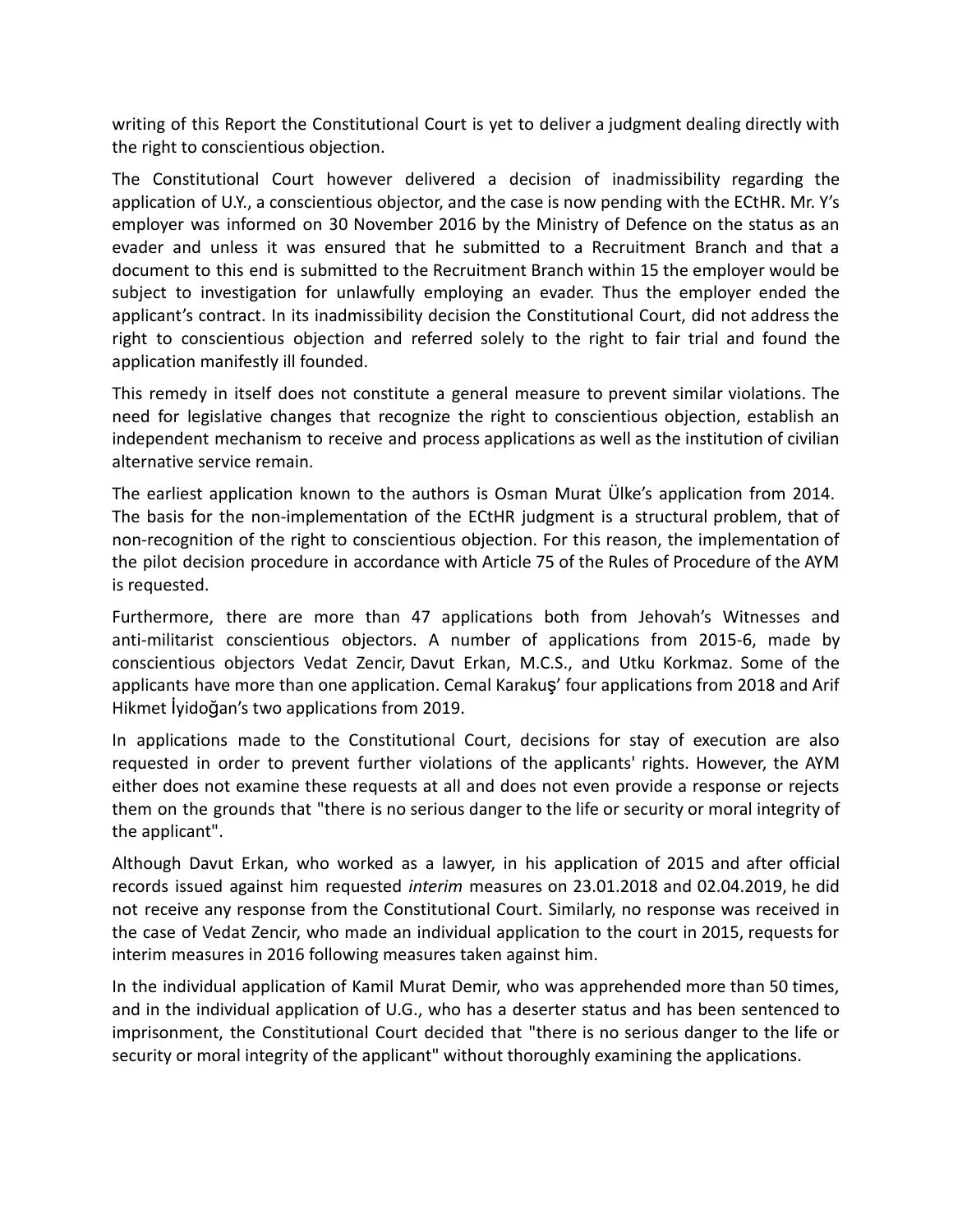The Constitutional Court is expected to deliver a judgment in line with the ECtHR jurisprudence in order to be considered an effective domestic remedy. In light of its decision on the case of Y. and its postponement of the applications so far, however, it has not yet functioned as an effective domestic remedy.

## **First degree courts**

Almost all criminal cases result in convictions. Neither the claims of unconstitutionality nor the arguments on conscientious objection nor other procedural objections are considered in these decisions. In a rare case where conscientious objection claims were discussed the judge referred to the ECtHR's *Bayatyan v. Armenia* judgment and held that the conscientious objector B.Ş. was not a religious objector and his motivation was to avoid compulsory military service. The ruling also referred to shortened military service by payments as a solution to B.Ş.'s conundrum. In few of the cases in the first-degree courts, where violations of the Law on Notifications, or procedural issues were raised, conscientious objectors to military service were acquitted.

With the exception of a few cases, prison sentences are converted to monetary fine. In the cases of conscientious objector İnan Mayıs Aru, six months prison sentence was converted to 3,000 TL judicial fine in 2017, Zana Aksu, two months prison sentence was converted to 1,200 TL judicial fine in 2018, and Kamil Murat Demir four months prison sentence was converted to 2,400 TL judicial fine.

In the case of B.K., the court ruled that considering the statements of the accused the court was not convinced that he would not violate the law again and therefore decided not to convert the prison sentence, of one month and 20 days, to a judicial fine. Similar to the other cases listed above, the procedural irregularities related to the notifications, unconstitutionality and the right to conscientious objection were not discussed.

In stark contrast to the above, in 2012 two Turkish military court decisions concerning conscientious objection claims have partially recognized the right to conscientious objection to military service as a human right. The military court decisions came despite no specific Turkish legislation either recognising this right or regulating its implementation. While since 2012 no similar court decisions were reached these decisions will be addressed in detail as they may shed some light into how the judiciary would assess claims for conscientious objectors if the right were recognized.

These court decisions demonstrate the limits of the right to conscientious objection as recognized by these military courts. Two requirements stood out: first, the courts required that the religion held by the conscientious objector is known to reject military service; and secondly, that the conscientious objector's "sole and undivided" motivation for rejecting military service is his conscientious objection declared at the start of compulsory military service. One case concerned a Jehovah's Witness conscientious objector, Baris Görmez, the other a Muslim conscientious objector, Muhammed Serdar Delice. In both cases military courts to some degree relied on the changed jurisprudence of the ECtHR on conscientious objection following the *Bayatyan v. Armenia* case. However, in both cases a key factor was the declared religions of the conscientious objectors. Both courts applied Article 90 of the Turkish Constitution which states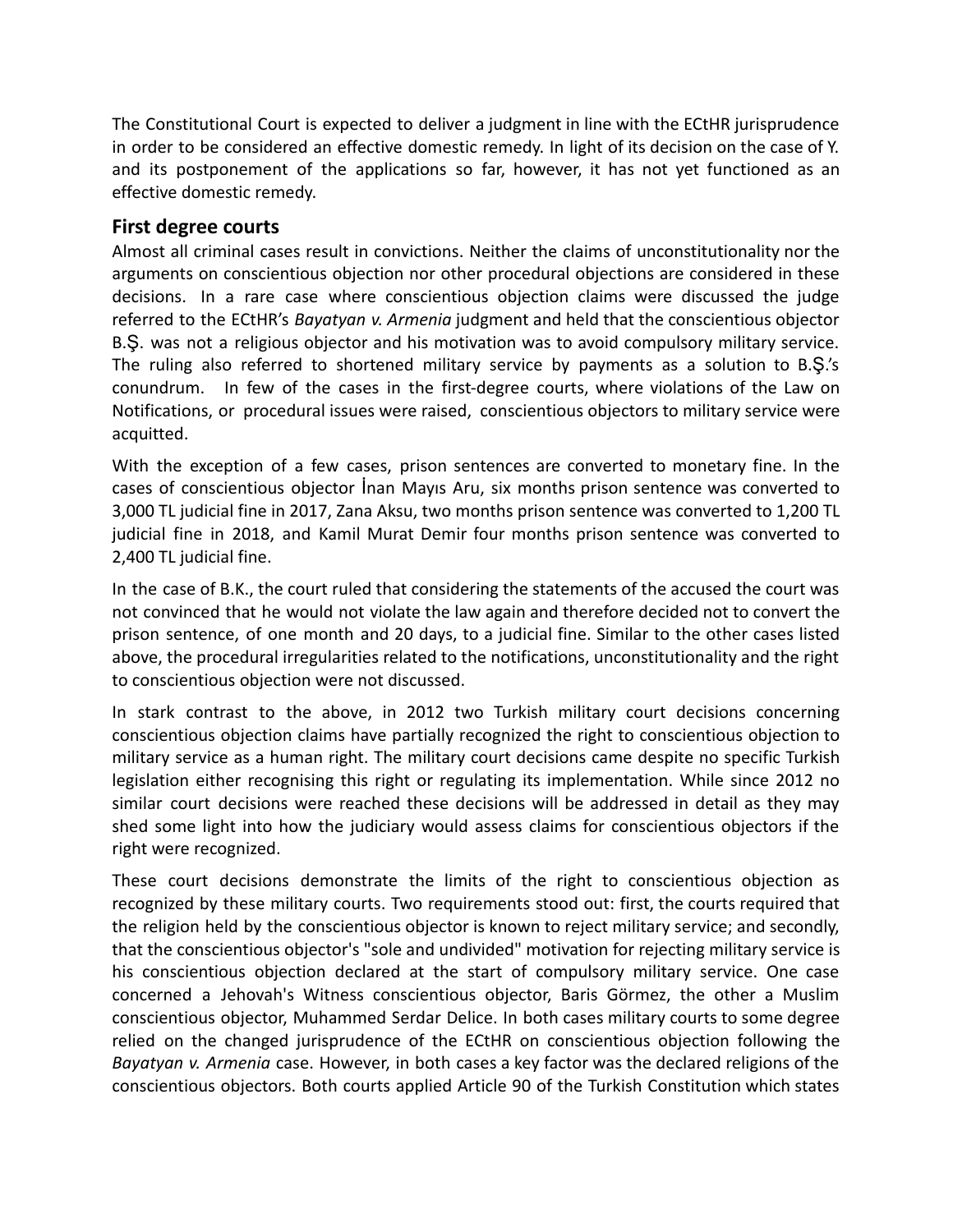that in cases of conflict between international agreements in the area of fundamental rights and domestic laws, the provisions of international agreements will prevail.

Malatya Military Court's 2012 Delice decision sets out the Turkish military judiciary's interpretation of the right to conscientious objection to military service. Delice declared his conscientious objection approximately five months after he had been conscripted. He declared that his conscientious objection was based on his Islamic and nationalist beliefs. The Military Court interpreted the ECtHR's approach to the right to conscientious objection as one based on the theological position of a religious group and excluded the beliefs of the individual. It ruled out an individual rejecting military service according to his own views. Instead, the Military Court relied on the rejection of military service by an intellectual, religious or political group, as such. It referred to the example of Jehovah's Witnesses, stating: "persons who are members of the Jehovah's Witnesses reject military service, because they are part of this group or institution which fundamentally rejects military service".

Based on this understanding, a young man claiming conscientious objection to military service would have to be a member of a religious group considered by a court to be categorically opposed to military service. In the Malatya Military Court's view, Delice belonged to "Islam which is not a belief or ideological movement that rejects the performance of military service".

This view of Islam was a theological statement by the court. But when Delice wanted to bring in the mufti of Malatya as an expert witness, the court rejected his request. In excluding the mufti, the court cited Law on Criminal Procedure. Article 62 of this Law states that experts must take an oath saying that they will perform their tasks based on science. The Court stated that "the religious sphere is intrinsically related to beliefs and is dogmatic, hence any view expressed from this field cannot be based on science and includes subjective elements".

This explanation seems to contradict the Court's view that Islam does not reject the performance of military service. On the one hand, the Court maintains that religious views cannot be presented in proceedings by experts, as they are not scientific and include subjective elements. Yet on the other, it bases its decision on its own theological assessment.

According to the Military Court, Delice had Islamic and nationalist views when he was conscripted. According to the Court, he only declared his conscientious objection to military service after he "saw wrongs and deficient aspects of military service for himself and thus declared his conscientious objection". The Court also argued that Delice did not from the beginning of his military service have a "one and undivided purpose" of conscientious objection. The Court thus ignored in relation to conscientious objection a key part of international law's understanding of freedom of religion or belief, which is also found in the ECHR's Article 9 – the right to change beliefs.

Under this ruling, a conscientious objector must demonstrate that his objection exists before conscription, and that it is his "one and undivided purpose" - i.e. that he has no other reasons for wanting to leave military service. According to the Court, in Delice's statement to the Prosecutor he said that he wanted to leave military service for a number of reasons. According to his statement, these included financial difficulties and the hostile reactions of some of his